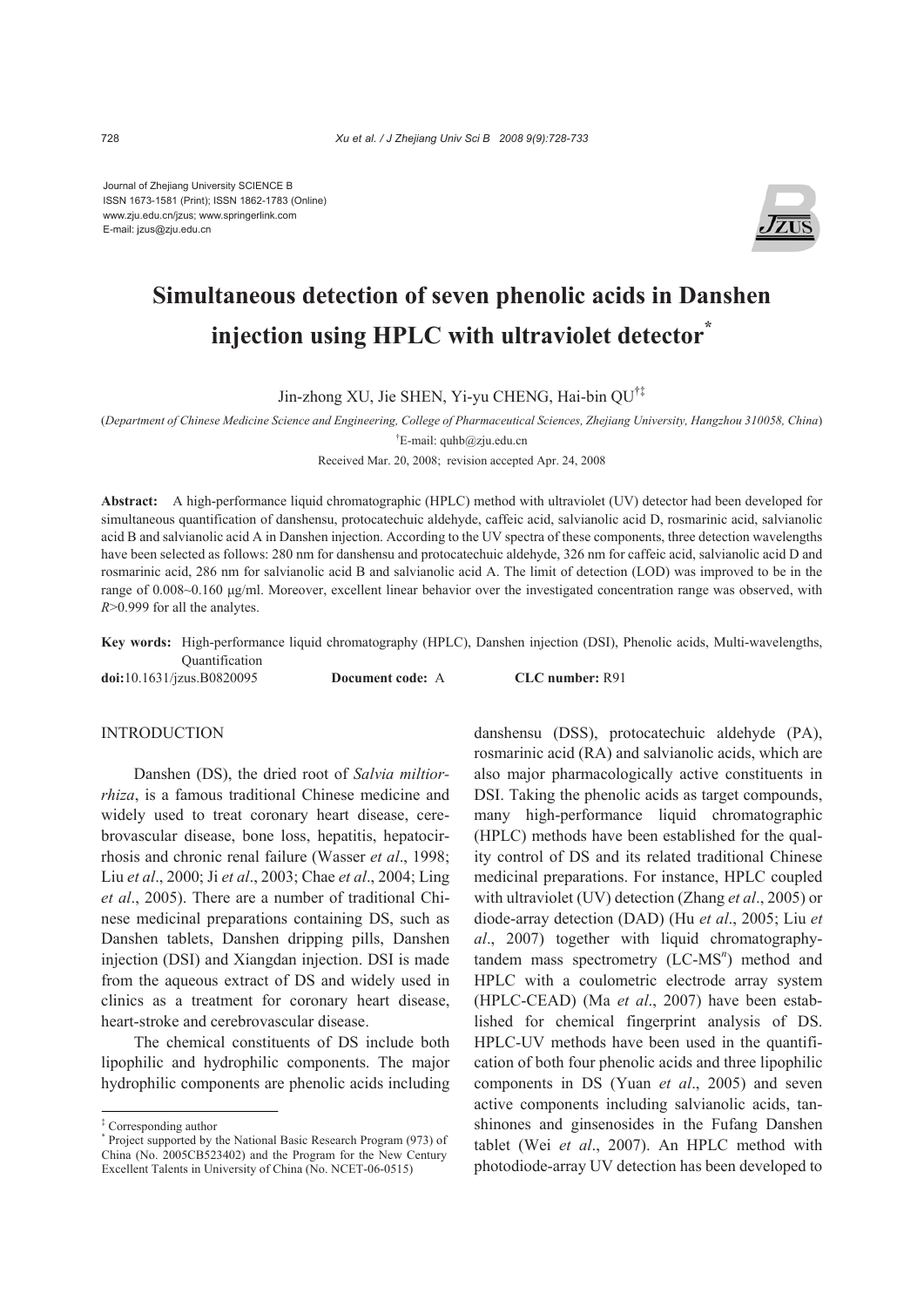quantify three major lipophilic components (cryptotanshinone, tanshinone I and tanshinone IIA) and three major hydrophilic components (DSS, PA and salvianolic acid B (SaB)) (Fig.1) of DS (Zhou *et al*., 2006). An HPLC method with DAD has been established for simultaneous quantification of six phenolic acids (DSS, PA, RA, lithospermic acid, SaB and salvianolic acid A (SaA)) in DS and its related traditional Chinese medicinal preparations (Liu *et al*., 2006). All of the abovementioned papers have indicated that HPLC is a feasible method for quality control of DS and its related preparations including DSI. On the other hand, we realized that the contents of some phenolic acids, such as caffeic acid (CA) and salvianolic acid  $D(SaD)$  (Fig.1), are so low that they are difficult to be quantified.



**Fig.1 Chemical structures of target compounds in Danshen injection**

The present study aimed at developing a more sensitive HPLC method with UV detector for simultaneous quantification of those components which are in low content in the DSI. In the analytical process three wavelengths of 280 nm, 326 nm and 286 nm have been selected to detect DSS and PA, CA, SaD and RA, SaB and SaA, respectively, and the limit of detection (LOD) was improved to be in the range of 0.008~0.160 µg/ml. This method has been applied in determining the amount of these seven compounds, from different batches and producers, in the DSI.

## MATERIALS AND METHODS

### **Chemicals and reagents**

DSIs were supplied by a Chinese pharmaceutical manufacturer (Qingchunbao, Zhejiang, China). Standard substances including DSS, PA, CA, RA and SaB were purchased from the National Institute for the Control of Pharmaceutical and Biological Products (Beijing, China). SaD and SaA were isolated from aqueous extract of DS. These isolated salvianolic acids were identified on the basis of mass spectrum (MS) data, purities of which were all over 97% by HPLC analysis. The HPLC-grade acetonitrile and formic acid were purchased from Merck (Darmstadt, Germany) and the Tedia Company (Fairfield, USA), respectively. Deionized water used throughout the experiments was produced using a Mill-Q academic water purification system (Milford, MA, USA).

#### **Instrumentation and analytical conditions**

The HPLC system HP 1100 series (Agilent Technologies, Waldbronn, Germany) was equipped with Chemstation Software (Agilent Technologies) and was comprised of a quaternary pump, an online vacuum degasser, an autosampler and a thermostated column compartment. A UV detector was used for the chromatographic analysis and a DAD detector was used to obtain UV spectra of seven standard substances. All separations were carried out on a Tigerkin  $C_{18}$  column (200 mm×4.6 mm i.d., 5.0 µm particle size) from Dalian Sipore Co., Ltd. (Dalian, China). A linear gradient elution of Eluents A (0.5%  $(v/v)$  aqueous formic acid) and B  $(0.5\%$   $(v/v)$  formic acid in acetonitrile) was used to run the separation. The elution programme was well optimized and conducted as follows: the first linear gradient was  $5\%$   $\sim$  20% Eluent B in the range of 0 $\sim$  10 min, the second one was 20%~25% Eluent B in the range of 10~17 min, and the last one was 25%~55% Eluent B in the range of 17~35 min. Then the system was restored to initial conditions after 5 min. The solvent flow rate was 1.0 ml/min, the injection volume was 20 µl, and the column temperature was maintained at 30 °C. The chromatograms were recorded at 280 nm in the range of  $0 \sim 13$  min, 326 nm in the range of 13~23.5 min, and 286 nm in the range of 23.5~35 min.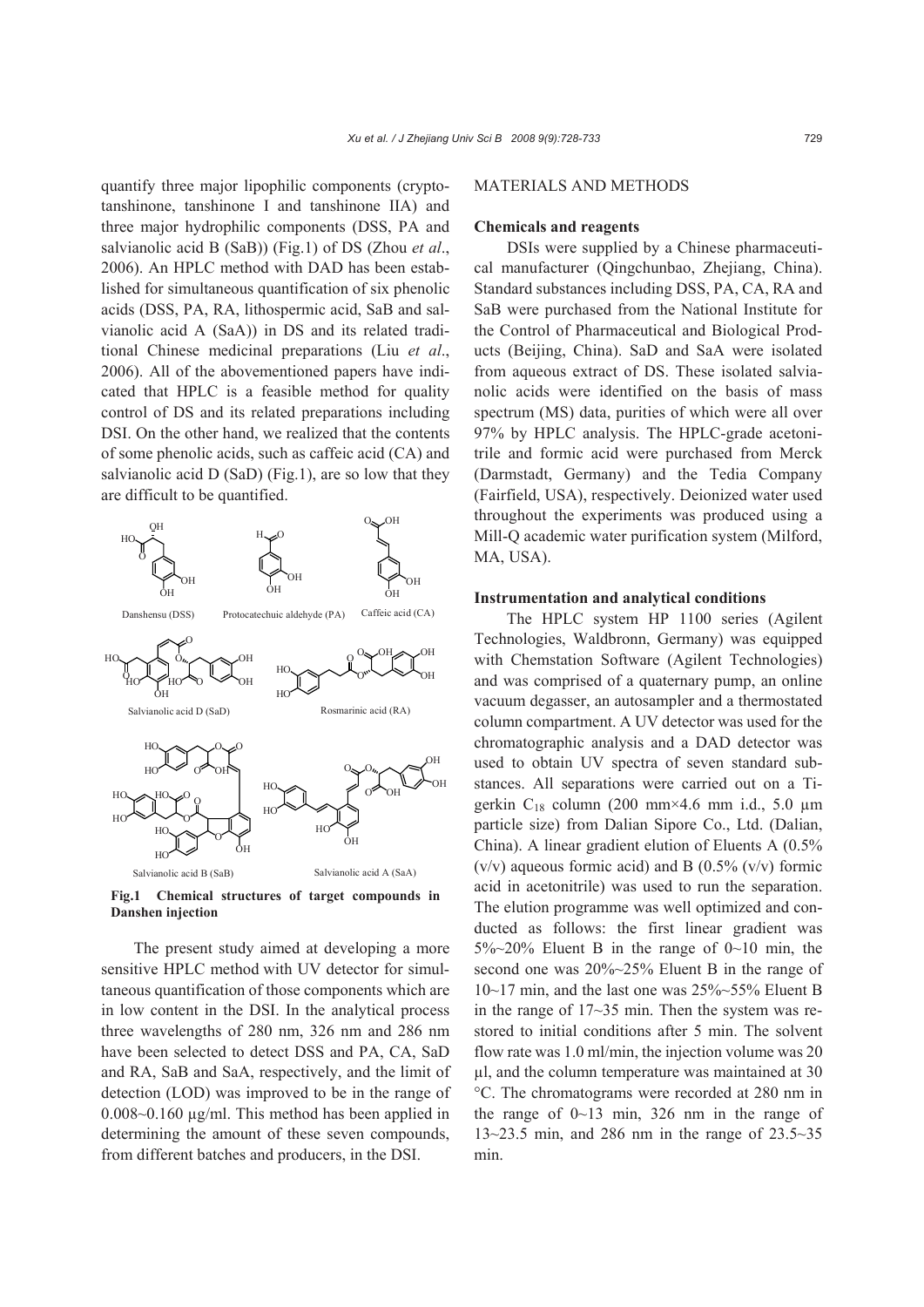## **Solution preparation**

# 1. Standard solution

The standard stock solutions of DSS (4.05 mg/ml), PA (5.10 mg/ml), CA (1.0 mg/ml), SaD (1.15 mg/ml), RA (2.70 mg/ml), SaB (1.00 mg/ml) and SaA (1.10 mg/ml) were prepared in phosphoric acid-methanol-water  $(0.5/80/19.5, v/v/v)$  and stored away from light at 4 °C. Working solutions of the lower concentration were prepared by an appropriate dilution of the stock solution.

2. Sample solution

DSI of 200 µl was diluted to 1 ml with deionized water and the dilution was injected into the HPLC system.

## RESULTS AND DISCUSSION

#### **Chromatographic separation**

An aqueous acetonitrile solvent system was often used in the HPLC analysis of phenolic acids in DS (Wasser *et al*., 1998; Liu *et al*., 2000; Zhang *et al*., 2005; Zhou *et al*., 2006; Ma *et al*., 2007) and the modifiers were formic acid, acetic acid, or phosphoric acid. Water (0.5% (v/v) formic acid) and acetonitrile  $(0.5\%$  (v/v) formic acid) were selected as the mobile phases in the experiment. From the UV spectra of these seven phenolic acids (Fig.2), 280 nm for DSS and PA, 326 nm for CA, RA and SaD, and 286 nm for

SaB and SaA, were selected as detective wavelengths. Five column temperatures (15, 20, 25, 30 and 35 °C) were investigated and the separation of CA, SaD and SaB was found to be improved when the temperature stepped up. However, base-line separation of DSS was obtained at 30 °C (Fig.3). As a result, the column temperature was determined as 30 °C. The most suitable flow rate was found to be 1.0 ml/min. Finally the chromatograms, after optimization of the mixture of standard solution and the real sample solution, were described as in Fig.4.

## **Calibration curves and limits of detection**

Integrated chromatographic peak areas (*Y*) were plotted against the corresponding concentrations (*X*, μg/ml) of the seven constituents in the standard solutions to obtain calibration curves based on linear regression analysis. The regression curves were obtained from six concentration levels and all the analytes had good linearity (*R*>0.999) in the investigated ranges (Table 1). Limit of quantification (LOQ) was defined as the lowest concentration level resulting in a peak height of 10 times the baseline noise (the signal-to-noise ratio (*S*/*N*) is 10). The minimum concentration, which could be calculated at *S*/*N*=3, was considered to be the LOD. The LOD values for seven target components were in the range of 0.008~0.160  $\mu$ g/ml (Table 1), which were better than those (0.04 $\sim$ 0.43 µg/ml) in a previous report (Wasser *et al*., 1998).



**Fig.2 UV spectra of six target phenolic acids from DS. (a) 280 nm for DSS and PA, (b) 326 nm for CA, SaD and RA, and (c) 286 nm for SaB and SaA were selected as detective wavelengths**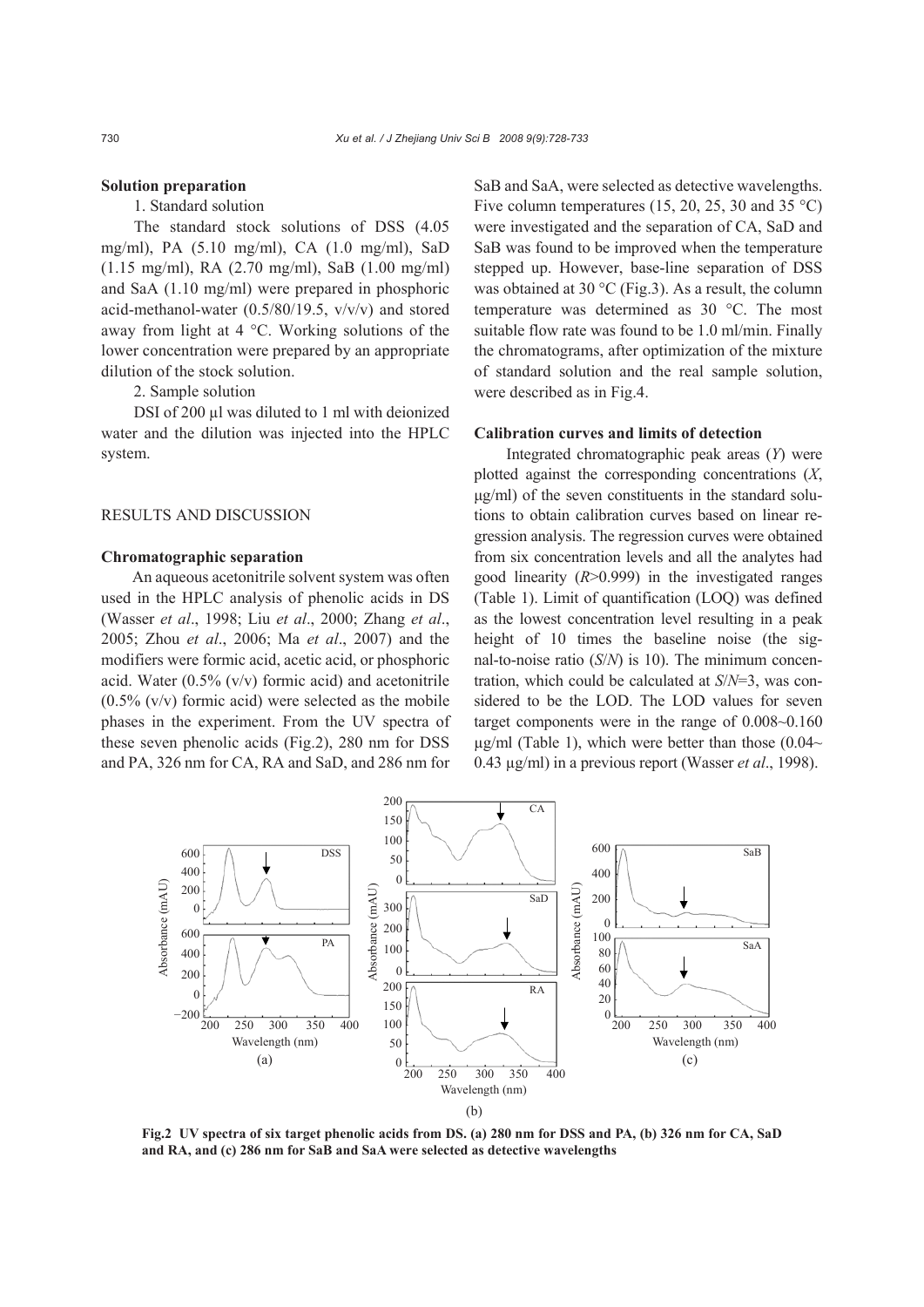

**Fig.3 HPLC chromatograms (280 nm) obtained from using different column temperatures. The peaks marked with 1~7 were DSS, PA, CA, SaD, RA, SaB and SaA, respectively**



**Fig.4 HPLC chromatograms at optimized conditions (280 nm in 0~13 min, 326 nm in 13~23.5 min, and 286 nm in 23.5~35 min, 1 ml/min, 30 °C). The peaks marked with 1~7 were DSS, PA, CA, SaD, RA, SaB and SaA, respectively. (a) Real sample solution; (b) Mixture of standard solution**

#### **Repeatability, precision and stability**

The analysis repeatability was examined by using six duplicate samples from the same batch of DSI, treated according to the sample preparation procedure and analyzed with the established HPLC method. The stabilities of these seven compounds were tested at six time points (0, 2, 4, 8, 16 and 24 h) during 24 h. The result showed that DSS, PA, CA, SaD, RA and SaB were stable in the testing period, except for SaA with a stability of just 4 h (Table 2). According to this decomposing speed, it was almost certain that SaA in DSI became unstable just after opening the bottle of injections. After 4 h, the chromatographic peak of SaA in DSI had almost disappeared, while SaA in stock solution was found to be stable. It was thought to relate to their different pH values (about pH 7 in DSI and pH 3 in stock solution). The instability of SaA was thought to indicate that its relative standard deviation (*RSD*) value of repeatability analysis was more than 5% (Table 2).

The intra- and inter-day instrument precisions were determined by analyzing three different concentration solutions (low, medium and high) of authentic standards. The intra- and inter-day experiments were tested by injecting three times in a single day and three times on six successive days, respectively. The results are shown in Table 3. Due to its instability, the maximum *RSD* values in the precision test were obtained from SaA.

|            | Compounds Retention time (min) | Test ranges $(\mu g/ml)$ | Calibration curves | R      | $LOQ$ (µg/ml) | $LOD$ (µg/ml) |
|------------|--------------------------------|--------------------------|--------------------|--------|---------------|---------------|
| <b>DSS</b> | $7.85 \pm 0.05$                | $40.50 - 607.50$         | $Y=14.605X-31.357$ | 0.9999 | 0.400         | 0.130         |
| PА         | $11.50\pm0.05$                 | $10.20 - 183.60$         | $Y=110.45X+95.782$ | 0.9998 | 0.100         | 0.030         |
| CA         | $14.05\pm0.05$                 | $1.00 \sim 15.00$        | $Y=124.96X-0.2877$ | 0.9990 | 0.025         | 0.008         |
| SaD        | $19.96\pm0.05$                 | $3.45 - 34.50$           | $Y=24.469X-1.8991$ | 0.9994 | 0.160         | 0.050         |
| RA         | $22.48\pm0.05$                 | $16.20 \times 113.40$    | $Y=80.06X-102.55$  | 0.9993 | 0.150         | 0.050         |
| SaB        | $24.31 \pm 0.05$               | $10.00 - 90.00$          | $Y=23.653X-11.357$ | 0.9998 | 0.500         | 0.160         |
| SaA        | $26.02\pm0.05$                 | $1.10 - 22.00$           | $Y=62.356X-4.9326$ | 0.9993 | 0.500         | 0.160         |

**Table 1 Results of regression analysis on calibration curves and limits of detection (***n***=3)**

*LOQ*: Limit of quantification; *LOD*: Limit of defection

**Table 2 Repeatability and stability of the target components (***n***=6)**

|            | <i>RSD</i> for repeatability | <i>RSD</i> for stability <sup>*</sup> |           | <i>RSD</i> for repeatability | <i>RSD</i> for stability |
|------------|------------------------------|---------------------------------------|-----------|------------------------------|--------------------------|
| Compounds  | $\frac{1}{2}$                | $\frac{10}{6}$                        | Compounds | $\frac{10}{6}$               | $\frac{(0)}{0}$          |
|            |                              |                                       |           |                              |                          |
| <b>DSS</b> | .160                         | 0.775                                 | RA        | 0.712                        | 0.763                    |
|            |                              |                                       |           |                              |                          |
| PA         | 1.379                        | 0.541                                 | SaB       | 0.773                        | 1.334                    |
|            |                              |                                       |           |                              |                          |
| CA         | 0.757                        | 1.806                                 | SaA       | 9.178                        | 5.743                    |
|            |                              |                                       |           |                              |                          |
| SaD        | 2.476                        | 3.401                                 |           |                              |                          |

\* Stability of SaA in 4 h and stability of others in 24 h; *RSD*: Relative standard deviation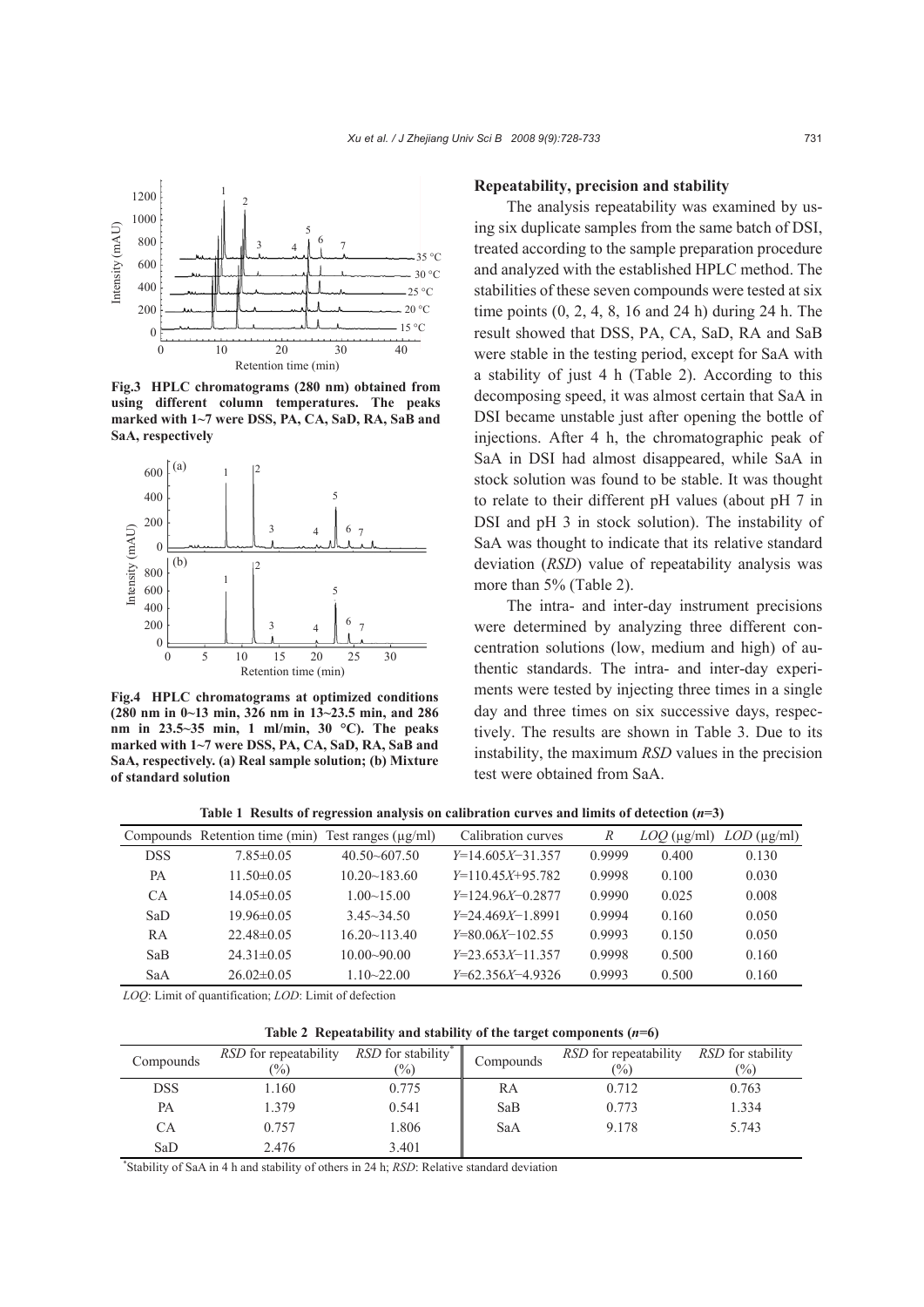## **Recovery test**

In the experiment, three different quantities (low, medium and high) of authentic standards were added to sample solutions. Then the mixture solutions were analyzed using the developed HPLC-UV method mentioned above and the quantity of each component was subsequently calculated from the corresponding calibration curve. The result (Table 4) showed that the recovery of these six phenolic acids, except SaA, ranged from 94.32%~106.05%. In previous experiments, SaA was found to be unstable in DSI and relatively stable in phosphoric acid-methanol-water (stock solution). Due to this fact, the recoveries of SaA that were obtained were much higher than 100% at low concentration and lower than 100% at medium and high concentrations. These recoveries were tested from low concentration to high concentration.

#### **Sample analysis**

The developed method was applied to the simultaneous quantification of DSS, PA, CA, SaD, RA, SaB and SaA in DSIs from different batches. The result (Table 5) showed that as the unique target component for quality control of DSI, the content of PA approximated to  $250 \mu g/ml$  in all of the samples, while contents of other components differed greatly among batches from the same company. The variety may result from the low level of quality standards. It is well known that the preparations of traditional Chinese medicines generally include multiple bioactive constituents while only one component (e.g. PA in DSI) was considered as the target for quality control. It meant that only the target compound was well monitored during the manufacturing process and other components were ignored.

|  |  | Table 3 Analytical results of intra- and inter-day variabilities |  |  |  |
|--|--|------------------------------------------------------------------|--|--|--|
|--|--|------------------------------------------------------------------|--|--|--|

|         |            | Low concentration |            |          | Medium concentration |            |          | High concentration |            |          |
|---------|------------|-------------------|------------|----------|----------------------|------------|----------|--------------------|------------|----------|
| Exp.    | Comp.      | Found             | <b>RSD</b> | Accuracy | Found                | <b>RSD</b> | Accuracy | Found              | <b>RSD</b> | Accuracy |
|         |            | $(\mu g/ml)$      | $(\%)$     | $(\%)$   | $(\mu g/ml)$         | $(\%)$     | $(\%)$   | $(\mu g/ml)$       | $(\%)$     | $(\%)$   |
| Intra-  | <b>DSS</b> | $41.97 \pm 0.016$ | 0.038      | 103.62   | $203.06\pm0.115$     | 0.057      | 100.28   | $322.84 \pm 0.153$ | 0.047      | 88.57    |
| day     | PA         | $9.76 \pm 0.003$  | 0.032      | 95.71    | 52.48±0.046          | 0.087      | 102.91   | $93.25 \pm 0.089$  | 0.096      | 101.58   |
| $(n=3)$ | CA         | $0.96 \pm 0.092$  | 0.097      | 95.59    | $4.36 \pm 0.004$     | 0.094      | 109.00   | $7.087 \pm 0.008$  | 0.113      | 101.24   |
|         | SaD        | $3.37 \pm 0.006$  | 0.185      | 97.69    | $9.47 \pm 0.012$     | 0.125      | 102.90   | $16.87\pm0.039$    | 0.231      | 97.80    |
|         | RA         | $17.24 \pm 0.031$ | 0.178      | 106.42   | $38.25 \pm 0.037$    | 0.097      | 101.20   | $64.07\pm0.048$    | 0.075      | 98.88    |
|         | SaB        | $10.08 \pm 0.066$ | 0.656      | 100.84   | 29.38±0.049          | 0.166      | 97.94    | $52.43 \pm 0.015$  | 0.029      | 104.85   |
|         | SaA        | $1.03 \pm 0.032$  | 3.080      | 93.99    | $4.15 \pm 0.048$     | 1.161      | 94.34    | $15.24 \pm 0.074$  | 0.485      | 92.35    |
| Inter-  | <b>DSS</b> | $42.12 \pm 0.182$ | 0.432      | 104.02   | $203.34\pm0.919$     | 0.452      | 100.42   | $321.24 \pm 1.485$ | 0.462      | 88.13    |
| day     | PA         | $9.81 \pm 0.068$  | 0.689      | 96.19    | $52.76 \pm 0.416$    | 0.789      | 103.45   | $93.55\pm0.687$    | 0.734      | 101.91   |
| $(n=6)$ | CA         | $0.96 \pm 0.007$  | 0.742      | 96.15    | $4.39 \pm 0.037$     | 0.844      | 109.79   | $7.10 \pm 0.041$   | 0.578      | 101.44   |
|         | SaD        | $3.42 \pm 0.048$  | 1.408      | 99.21    | $9.60 \pm 0.114$     | 1.192      | 104.32   | $16.87\pm0.067$    | 0.395      | 97.81    |
|         | RA         | $17.40 \pm 0.177$ | 1.015      | 107.64   | 38.48±0.261          | 0.679      | 101.79   | $64.14\pm0.288$    | 0.449      | 98.98    |
|         | SaB        | $10.32 \pm 0.220$ | 2.130      | 113.42   | $29.62 \pm 0.204$    | 0.688      | 98.74    | $52.50\pm0.365$    | 0.695      | 105.00   |
|         | SaA        | $0.98 \pm 0.091$  | 9.296      | 89.05    | $4.01 \pm 0.235$     | 5.862      | 91.08    | $15.15 \pm 0.538$  | 3.552      | 91.80    |

\* Accuracy (%)=(mean of measured concentration)/(nominal concentration)×100

**Table 4 Recovery test of developed method (***n***=3)**

| Comp.                                                         | Phenolic acid       | Found        | <b>RSD</b> | Recovery | Comp. | Phenolic acid       | Found        | <b>RSD</b> | Recovery |
|---------------------------------------------------------------|---------------------|--------------|------------|----------|-------|---------------------|--------------|------------|----------|
|                                                               | spiked $(\mu g/ml)$ | $(\mu g/ml)$ | $(\%)$     | $(\%)$   |       | spiked $(\mu g/ml)$ | $(\mu g/ml)$ | $(\%)$     | $(\%)$   |
| <b>DSS</b>                                                    | 114.82              | 120.52       | 0.361      | 104.97   | RA    | 11.02               | 10.39        | 0.248      | 94.32    |
|                                                               | 143.17              | 150.21       | 0.395      | 104.92   |       | 13.50               | 13.46        | 0.081      | 99.70    |
|                                                               | 170.10              | 163.39       | 0.150      | 96.06    |       | 16.20               | 15.66        | 0.278      | 96.66    |
| PA                                                            | 22.03               | 23.05        | 0.112      | 104.62   | SaB   | 6.50                | 6.28         | 0.871      | 96.61    |
|                                                               | 27.85               | 28.74        | 0.259      | 103.21   |       | 8.20                | 8.09         | 0.265      | 98.70    |
|                                                               | 33.15               | 32.59        | 0.087      | 98.32    |       | 9.80                | 9.31         | 0.718      | 94.97    |
| <b>CA</b>                                                     | 1.47                | 1.41         | 1.643      | 95.85    | SaA   | 1.60                | 1.91         | 0.819      | 119.65   |
|                                                               | 1.85                | 1.96         | 1.474      | 106.05   |       | 1.98                | 1.64         | 1.610      | 82.92    |
|                                                               | 2.25                | 2.16         | 1.719      | 96.16    |       | 2.39                | 1.93         | 1.216      | 80.74    |
| SaD                                                           | 4.40                | 4.20         | 1.370      | 95.42    |       |                     |              |            |          |
|                                                               | 5.52                | 5.27         | 0.880      | 95.55    |       |                     |              |            |          |
|                                                               | 6.67                | 6.32         | 1.960      | 94.79    |       |                     |              |            |          |
| Recovery $\frac{9}{6}$ = (amount found)/(amount spiked) × 100 |                     |              |            |          |       |                     |              |            |          |